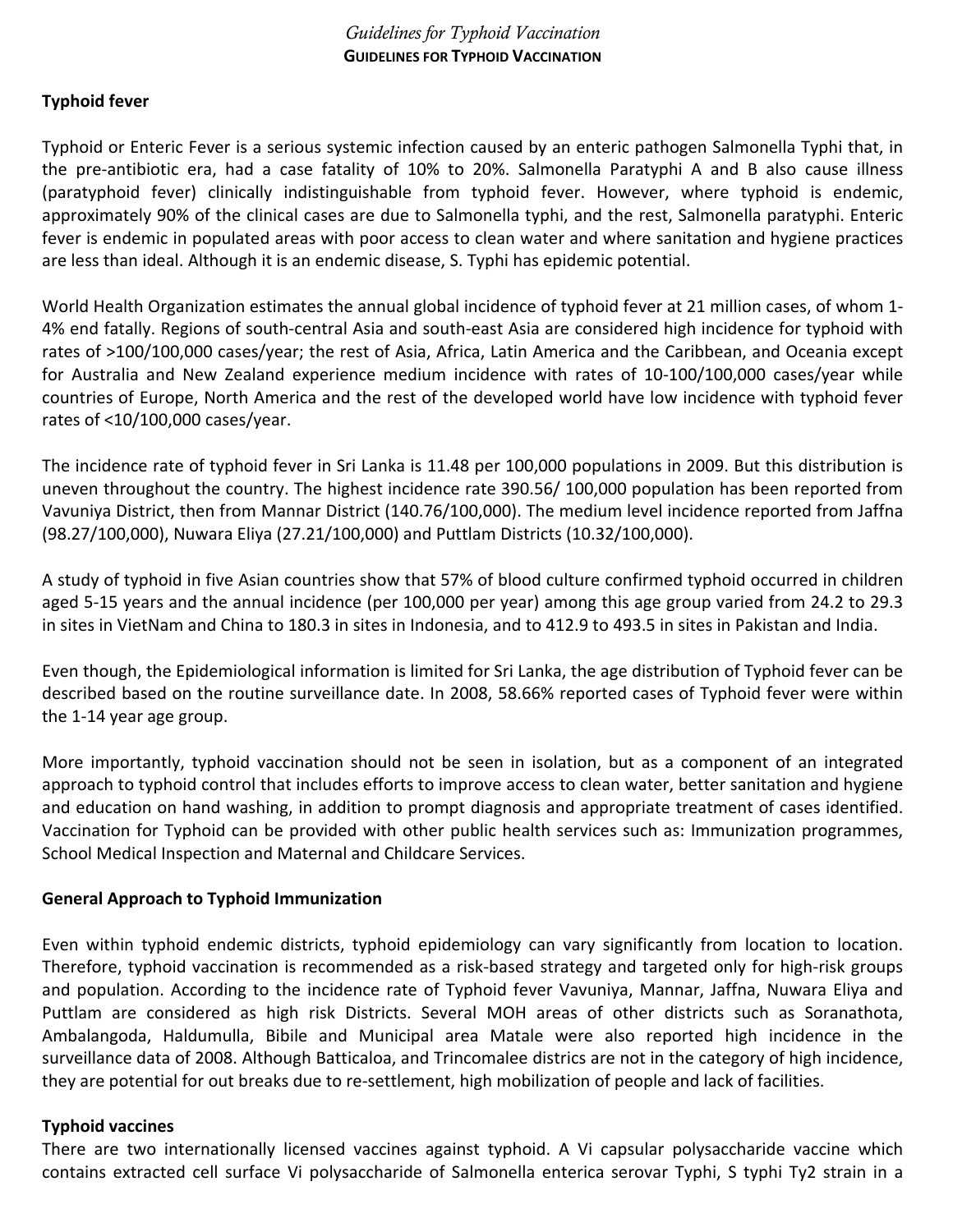## *Guidelines for Typhoid Vaccination*

sterile solution. It is an injectable vaccine, recommended for intramuscular use. It is produced by several internationally recognized vaccine manufacturers and easily available globally.

The other vaccine is the Ty21a live attenuated, formulated as a capsule for oral administration. Protection from Ty21a vaccine is based on different surface antigens, including O‐ and H‐antigens; it lacks Vi‐antigen and protection is therefore independent of Vi‐expression by the bacteria. In the past a liquid formulation of the same was also available, but not available now. The capsule is recommended for children aged ≥ 5 years of age, but the liquid formulation can be administered even to younger children (aged  $\geq 2$  years).

## **Vi polysaccharid vaccine**

The Vi polysaccharide is a T‐cell independent antigen and, therefore, is poorly immunogenic in children aged <2 years. Further, unlike a conjugate vaccine a polysaccharide vaccine does not confer long‐term immune memory and, thus, the protection conferred is of limited duration. Although there is not much experience with ViPS typhoid vaccine per se, there is some experience from the use of 23‐valent pneumococcal polysaccharide vaccine with regards to the safety and efficacy of administering repeated doses of polysaccharide vaccine.

There is evidence that those who were revaccinated were more likely than those who were receiving the vaccine for the first time to experience local adverse reactions, although mild and rapidly self-limiting ones. Adverse events considerations would be even more important in populations with high rates of HIV infection or other immunocompromised individuals.

## **Immunogenicity and efficacy of typhoid vaccines**

The single dose ViPS injectable vaccine provides about 70% protection against blood‐culture confirmed typhoid fever. More recently a cluster randomised effectiveness trial of Vi Typhoid vaccine in India showed a 80% protection in children who were vaccinated between ages 2 and 5 years. More importantly even among the unvaccinated the protection was 44%, thus demonstrating significant herd effect with the use of ViPS vaccine. In clinical studies, seroconversion was observed in >95% of recipients when measured at two weeks after administration.

## **Shelf Life**

The expiry date of the vaccine is indicated on the label and packing.

## **Prioritized groups for vaccination in Sri Lanka**

High risk districts and MOH areas (Annexure 1) were identified according to the incidence rate and other factors associated with the spread of Enteric Fever (Typhoid and Paratyphoid) in Sri Lanka. After scrutinizing of local and international reports, the Epidemiology Unit suggests to administer the vaccine only for high risk groups in the high risk areas shown in the annexure 1.

# **High risk categories**

- Food handlers: People involved in food processing, cooking at the hotels, common community kitchens in pilgrimage and IDP camp settings.
- People who do not use or do not have proper toilet facilities
- Close contacts of typhoid patients (eg. family members)
- Children getting frequent episodes of diarrhoea (eg. more than 4 attacks in preceding six month)
- Communities do not access to safe water
- Health care workers associate with typhoid patients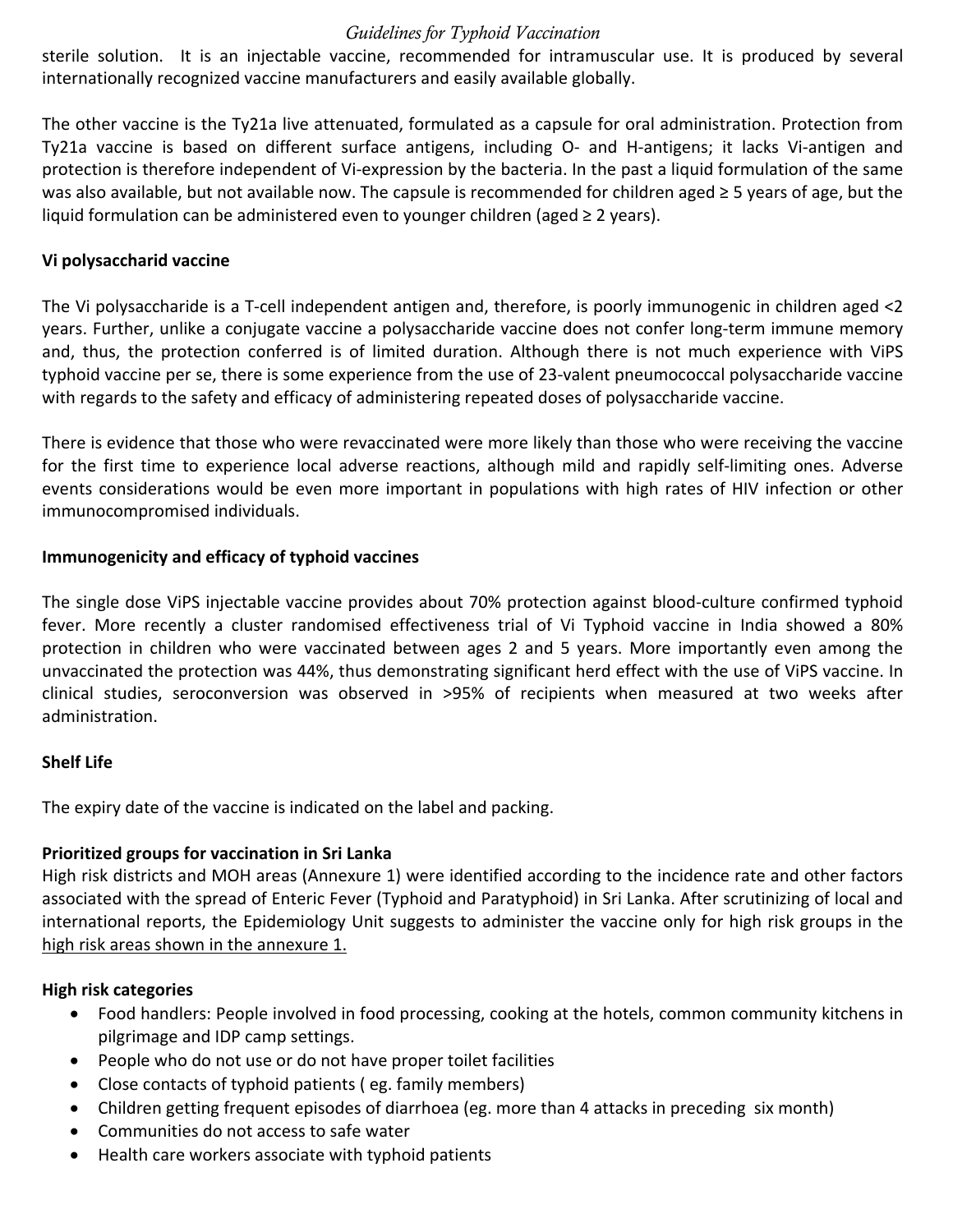#### *Guidelines for Typhoid Vaccination*

## **Formulation, Dosage and Administration**

The ViPS is an injectable vaccine (liquid) that is available as single dose pre-filled syringe, 5 and 20-dose vials. Vaccines [Single dose, 5 doses, 20 doses] are presented as a clear, colourless, liquid form and need to be shaken before use. Vaccines should be inspected for any foreign particulate matter and/or variation of physical aspect pror to administration. In the event of either being observed, discard the vaccine. ViPS is to be administered intramuscularly, 0.5 ml preferably using an auto‐disable syringe. The injection is given in the deltoid region of the arm.

## **Interchangeability**

The ViPS and the Ty21 vaccines work through different mechanisms. The ViPS does not stimulate any immune memory whereas the oral Ty21a does. There is no harm in completing a Ty21a series with ViPS. Possibility of co‐ administration is tested with inactivated hepatitis A vaccine [Havix 1440 Adult] and administration to different sites is identified to develop adequate immunogenicity. Simultaneous administration of other vaccines has not specifically been tested and does not anticipate any adverse outcome.

Typhoid vaccine should not be mixed with other vaccines in the same syringe under any circumstances.

#### **Storage temperature and shelf life**

The vaccine is recommended to be stored at +2<sup>0</sup>C to +8<sup>0</sup>C, and freezing should be avoided.

## **Contraindications**

There are no specific contraindications to the use of this vaccine other than established previous hypersensitivity reaction to vaccine components. HIV positivity is not a contraindication for the ViPS, but induction of protective antibodies is directly correlated to the levels of CD4 positive T‐cells. Precaution should be taken for the patient having bleeding disorders and Thrombocytopenia to prevent the bleeding at the injection site. Vaccination should be postponed for patients having acute febrile illness.

#### **Use in pregnancy and Lactation**

Adequate human data on use during pregnancy or lactation and adequate animal reproduction studies are not available

#### **Adverse events following immunization (AEFI)**

Adverse reactions were predominately minor and transient local reactions, such as injection site pain, erythema and induration; these local reactions almost always resolved within 48 hours of vaccination. Further, the ViPS can be coadministered with other routine childhood vaccines. Anaphylaxis, allergic reactions including anaphylactoid reactions and urticaria have been reported very rarely.

#### **Revaccination**

Three years after the first vaccination.

## **Documentation**

1. Prepare a *Typhoid Vaccination Card* as the format given in figure i, complete and hand over for each vaccine recipient.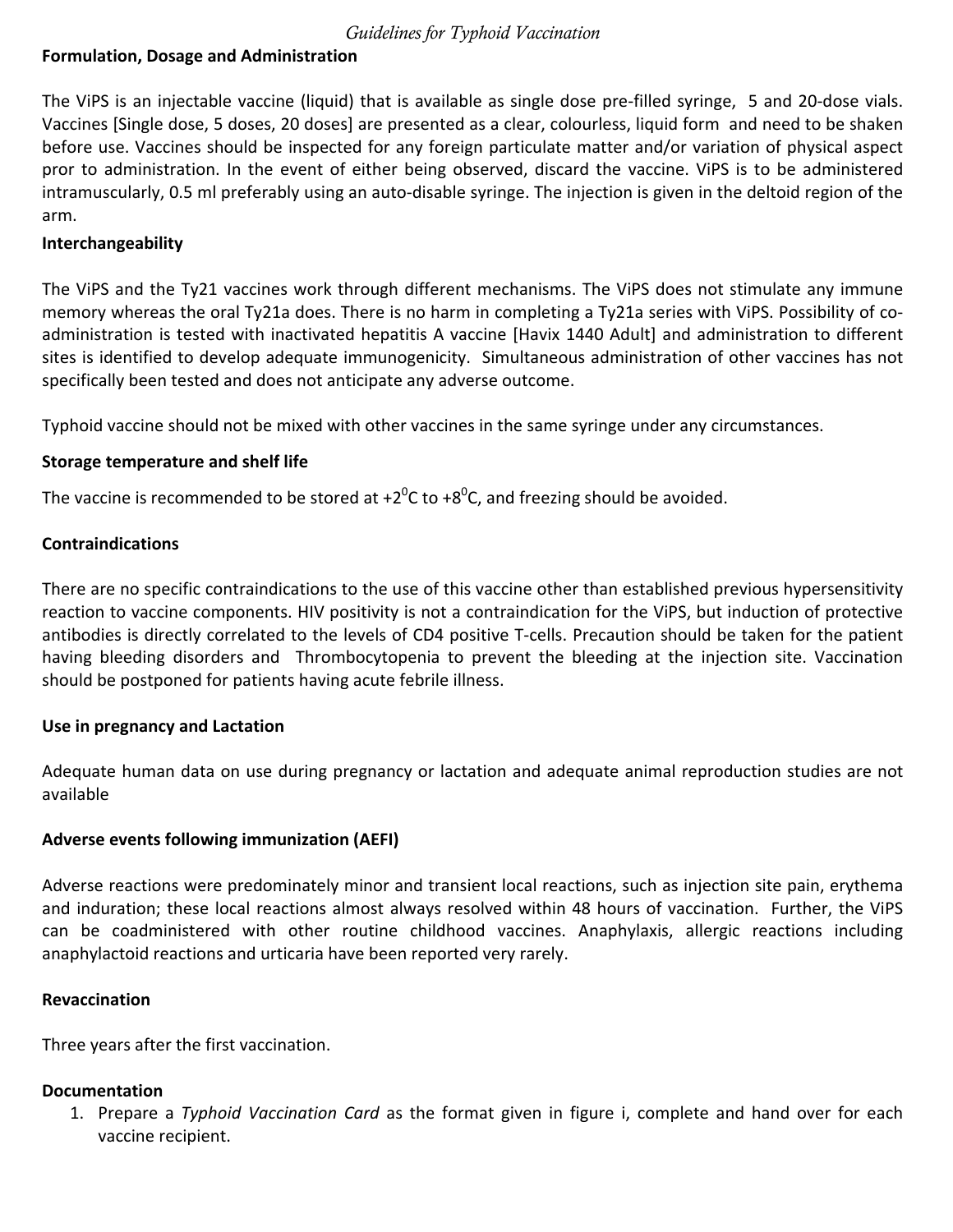## *Guidelines for Typhoid Vaccination*

- 2. A *Typhoid Vaccination Register* should be prepared as the format given in figure ii, and completed at the vaccination centre.
- 3. A *Monthly Consolidated Report of Typhoid Vaccination* should be prepared as the format given in figure iii by the Regional Epidemiologist. This consolidated report is completed with the information of the Typhoid vaccines registers of all vaccination centres in the district. A copy of the Monthly Consolidated Report of Typhoid Vaccine should be sent to the Epidemiology Unit before the end of the following month.

## *Figure i. Typhoid Vaccination Card*

| <b>Typhoid Vaccination Card</b> |                          |  |  |  |  |  |
|---------------------------------|--------------------------|--|--|--|--|--|
| Name of recipient               |                          |  |  |  |  |  |
| Date of Birth                   | Male/Female              |  |  |  |  |  |
| Address of recipient            |                          |  |  |  |  |  |
| Date of Vaccination             |                          |  |  |  |  |  |
| <b>MOH Area</b>                 |                          |  |  |  |  |  |
| Vaccinator's Name               | Vaccinator's Designation |  |  |  |  |  |
| Notes (if any)                  |                          |  |  |  |  |  |
|                                 |                          |  |  |  |  |  |

## *Figure ii. Typhoid* **Vaccination** *Register*

| Serial No | Name | Age | Sex | Category of<br>recipient * | Date of<br>immunization | Batch No   AEFI | reported |
|-----------|------|-----|-----|----------------------------|-------------------------|-----------------|----------|
|           |      |     |     |                            |                         |                 |          |

Category of recipient\*

Children 2‐15 years Food handlers Healthcare workers **Others** 

#### *Figure iii. Monthly Consolidated Report of Typhoid Vaccination*

| <b>Name of District</b>            |                     | <b>Month</b> |
|------------------------------------|---------------------|--------------|
| Number of doses received in 2010   |                     |              |
| Number of doses used in this month |                     |              |
| Doses remaining at hand            |                     |              |
| Number of                          | Children 2-15 years |              |
| vaccination                        | Food handlers       |              |
| according to                       | Healthcare workers  |              |
| recipient                          | <b>Others</b>       |              |
|                                    |                     |              |
|                                    |                     |              |
| Number of AEFI reported            |                     |              |

| Signature: |  |
|------------|--|

Date: ………………………………